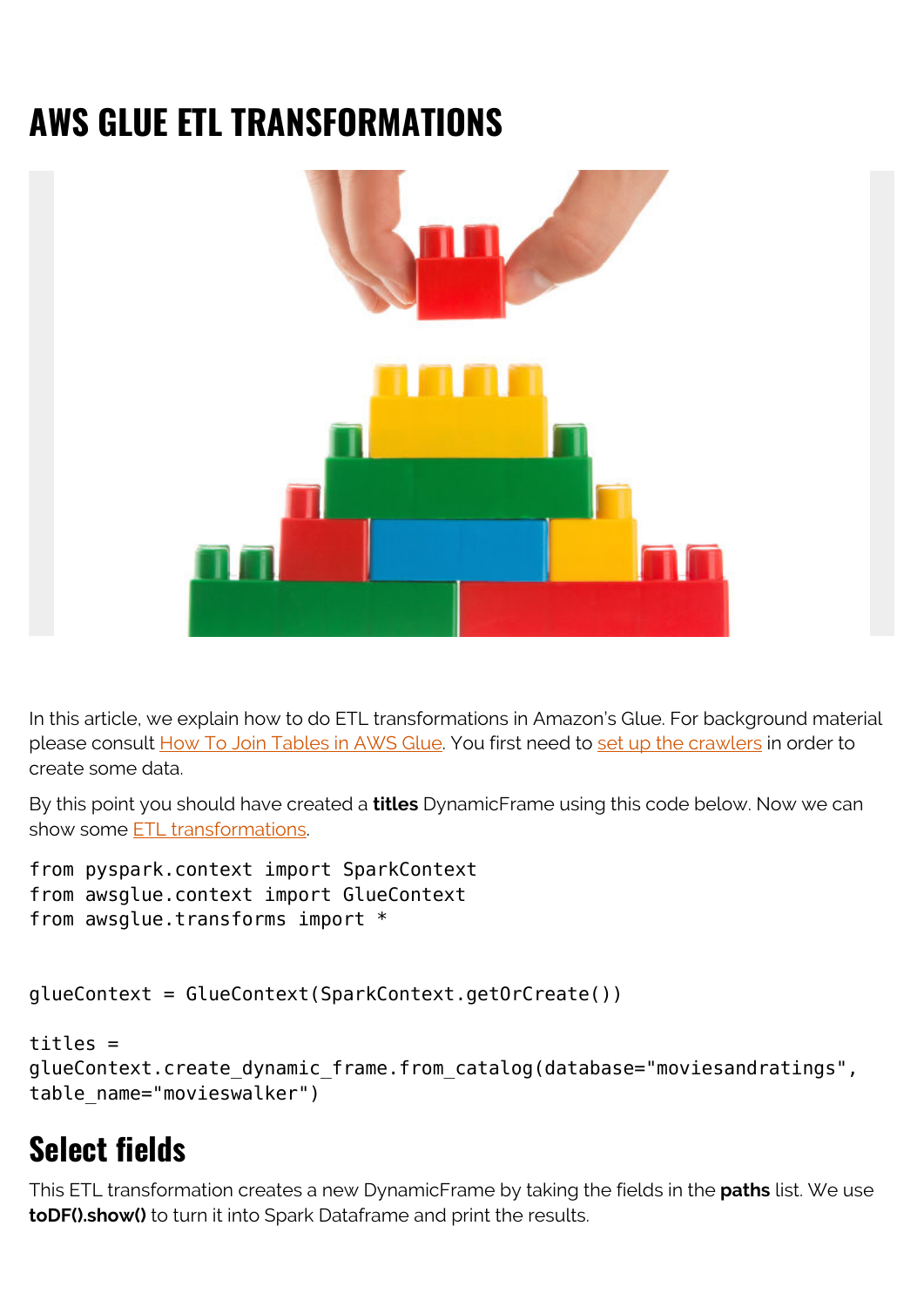```
titles.select_fields(paths=).toDF().show()
```
### **Map**

The **map** function iterates over every record (called a **DynamicRecord**) in the DynamicFrame and runs a function over it.

First create a function that takes a DynamicRecord as an argument and returns the DynamicRecord. Here we take one column and make it uppercase:

```
def upper(rec):
     rec=rec.upper()
     return rec
```
Then call that function on the DynamicFrame **titles**.

```
Map.apply(frame=titles,f=upper).toDF().show()
```
# **Apply mapping**

This method changes column names and types. mappings is an array of tuples ("oldName", "oldType", "newName", "newType").

### **DynamicFrameCollection**

A Dynamic Frame collection is a [dictionary of Dynamic Frames](https://docs.aws.amazon.com/glue/latest/dg/aws-glue-api-crawler-pyspark-extensions-dynamic-frame-collection.html). We can create one using the **split\_fields** function. Then you can run the same map, flatmap, and other functions on the collection object. Glue provides methods for the collection so that you don't need to loop through the dictionary keys to do that individually.

Here we create a DynamicFrame Collection named **dfc**. The first DynamicFrame **splitoff** has the columns **tconst** and **primaryTitle**. The second DynamicFrame **remaining** holds the remaining columns.

```
dfc=titles.split fields(paths=,name1="splitoff",name2="remaining")
>>> dfc.keys()
dict keys()
```
We show the DynamicFrame **splitoff** below

dfc.toDF().show()

|                                | +----------+-------------------+ |
|--------------------------------|----------------------------------|
| $ $ tconst<br>+----------+-    | primaryTitle <br>. <b>.</b>      |
| $tt0276132$  <br>$ $ tt0279481 | The Fetishist<br>Travel Daze     |
| $ $ tt0305295                  | Bich bozhiy                      |